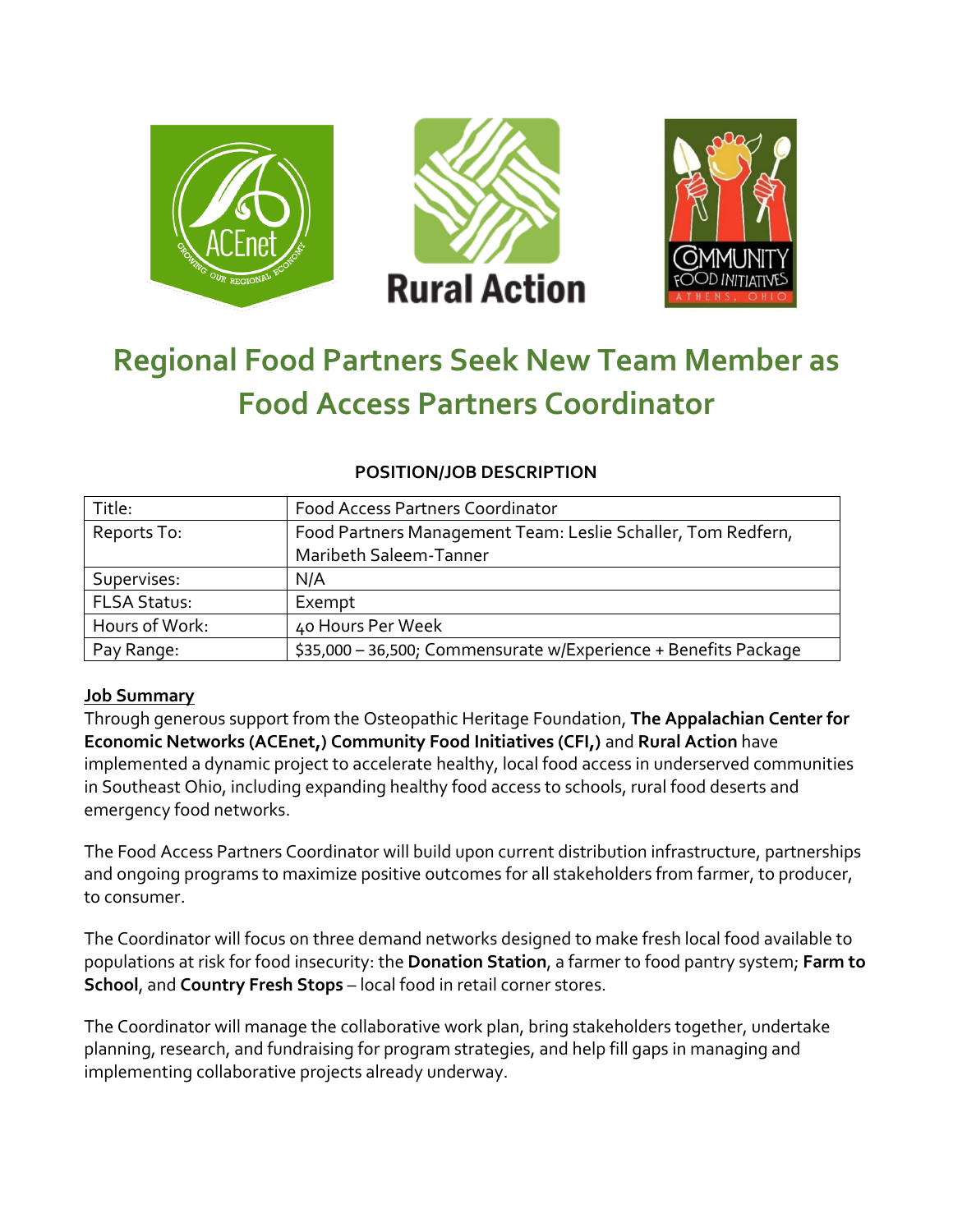## **Essential Functions**

- 1) Facilitate, expand and support the Partners' collaborative food systems projects;
- 2) Coordinate Food Partners team meetings and maintain meeting minutes;
- 3) Organize and ensure the successful completion of stakeholder events;
- 4) Assist with or lead on research and planning for new programs and grants, and any needed writing projects including funder reports, grants, and concept papers for internal use;
- 5) Develop and manage communications and media activities, including press releases, as needed that relate to joint projects within the OHF grant;
- 6) Develop and deliver presentations and power points about the about the Food Partners collaboration as needed;
- 7) Monitor and update the joint work plan and calendar for the partnership;
- 8) Perform other duties as assigned.

## **Desired Knowledge, Skills, and Abilities**

- Excellent written and verbal communication skills;
- Experience with all MS Office programs;
- Experience managing collaborative processes and partnerships;
- Experience planning and facilitating meetings;
- A commitment to sustainable development and building healthy communities and strong local economies
- Outgoing, well-organized, detail oriented, creative and able to work successfully on a team of diverse members as well as independently;
- Able to work on multiple projects at once.

### **Minimum Qualifications**

- Four year college degree or equivalent from a combination of formal education and relevant experience;
- Valid driver's license and vehicle;
- Ability to work at a computer;
- Ability to lift up to 50lbs;
- Ability to walk through farm fields and food processing facilities;
- Ability to work weekends and evenings when needed.

### **Benefits Package:**

- Medical Care Coverage employee & family
- Dental Care Coverage employee & family
- Vision Care Coverage employee & family
- Group Life & Accidental Death & Disability Insurance employee only
- SIMPLE IRA Retirement Plan with 3% match (after 1 year of full time employment)
- Mileage Reimbursement
- 2 Personal Days per year
- 8 Holidays per year
- 10 Vacation Days per year
- 12 Sick Days per year